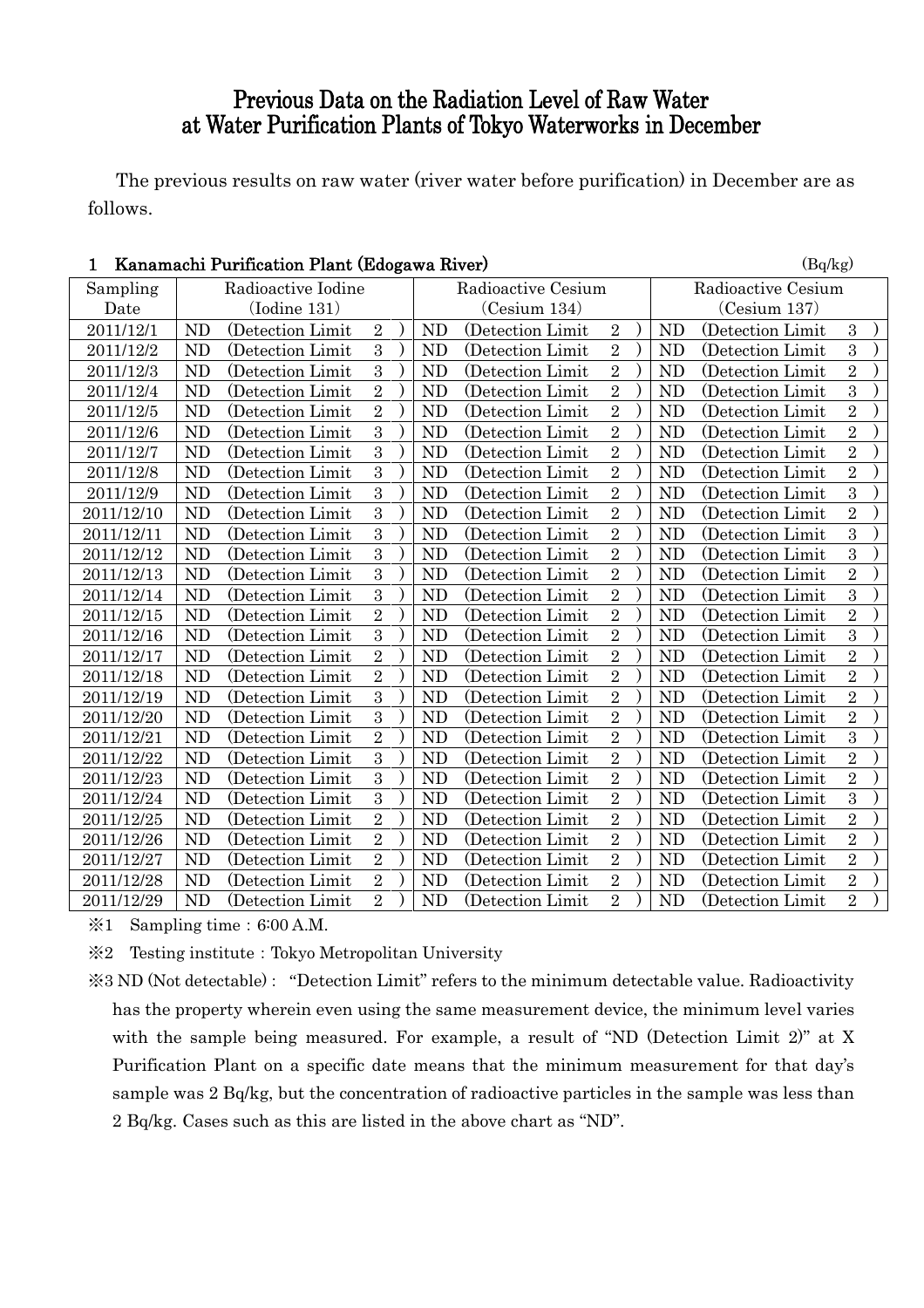|  | 2 Asaka Purification Plant (Arakawa River) | (Bq/kg) |
|--|--------------------------------------------|---------|
|--|--------------------------------------------|---------|

| Sampling   | Radioactive Iodine |                    |                |  |           | Radioactive Cesium | Radioactive Cesium |  |           |                   |                |  |
|------------|--------------------|--------------------|----------------|--|-----------|--------------------|--------------------|--|-----------|-------------------|----------------|--|
| Date       |                    | $($ Iodine 131 $)$ |                |  |           | (Cesium 134)       |                    |  |           | (Cesium 137)      |                |  |
| 2011/12/1  | <b>ND</b>          | (Detection Limit)  | 3              |  | <b>ND</b> | (Detection Limit)  | $\overline{2}$     |  | <b>ND</b> | (Detection Limit) | $\mathbf{3}$   |  |
| 2011/12/2  | <b>ND</b>          | (Detection Limit   | $\overline{2}$ |  | <b>ND</b> | (Detection Limit   | $\overline{2}$     |  | <b>ND</b> | (Detection Limit  | $\overline{2}$ |  |
| 2011/12/3  | <b>ND</b>          | (Detection Limit   | $\overline{3}$ |  | <b>ND</b> | (Detection Limit   | $\overline{2}$     |  | <b>ND</b> | (Detection Limit) | $\overline{2}$ |  |
| 2011/12/4  | <b>ND</b>          | (Detection Limit   | $\sqrt{2}$     |  | <b>ND</b> | (Detection Limit   | $\overline{2}$     |  | <b>ND</b> | (Detection Limit  | $\overline{2}$ |  |
| 2011/12/5  | <b>ND</b>          | (Detection Limit   | $\overline{3}$ |  | ND        | (Detection Limit)  | $\overline{2}$     |  | <b>ND</b> | (Detection Limit) | $\overline{3}$ |  |
| 2011/12/6  | <b>ND</b>          | (Detection Limit)  | 3              |  | <b>ND</b> | (Detection Limit)  | $\overline{2}$     |  | <b>ND</b> | (Detection Limit) | 3              |  |
| 2011/12/7  | <b>ND</b>          | (Detection Limit   | $\overline{3}$ |  | <b>ND</b> | (Detection Limit   | $\overline{2}$     |  | <b>ND</b> | (Detection Limit  | $\overline{3}$ |  |
| 2011/12/8  | <b>ND</b>          | (Detection Limit   | $\overline{3}$ |  | <b>ND</b> | (Detection Limit   | $\overline{2}$     |  | <b>ND</b> | (Detection Limit  | $\overline{2}$ |  |
| 2011/12/9  | <b>ND</b>          | (Detection Limit   | $\overline{3}$ |  | <b>ND</b> | (Detection Limit   | $\overline{2}$     |  | <b>ND</b> | (Detection Limit  | $\overline{2}$ |  |
| 2011/12/10 | <b>ND</b>          | (Detection Limit   | $\overline{3}$ |  | <b>ND</b> | (Detection Limit   | $\overline{2}$     |  | <b>ND</b> | (Detection Limit  | $\overline{2}$ |  |
| 2011/12/11 | <b>ND</b>          | (Detection Limit)  | $\overline{3}$ |  | <b>ND</b> | (Detection Limit)  | $\overline{2}$     |  | <b>ND</b> | (Detection Limit) | $\overline{3}$ |  |
| 2011/12/12 | <b>ND</b>          | (Detection Limit   | $\overline{2}$ |  | <b>ND</b> | (Detection Limit   | $\overline{2}$     |  | <b>ND</b> | (Detection Limit  | $\overline{2}$ |  |
| 2011/12/13 | <b>ND</b>          | (Detection Limit   | $\overline{3}$ |  | <b>ND</b> | (Detection Limit   | $\overline{2}$     |  | <b>ND</b> | (Detection Limit) | $\overline{2}$ |  |
| 2011/12/14 | <b>ND</b>          | (Detection Limit   | $\overline{3}$ |  | <b>ND</b> | (Detection Limit   | $\overline{2}$     |  | <b>ND</b> | (Detection Limit  | $\overline{3}$ |  |
| 2011/12/15 | <b>ND</b>          | (Detection Limit   | $\overline{3}$ |  | <b>ND</b> | (Detection Limit   | $\overline{2}$     |  | <b>ND</b> | (Detection Limit  | $\overline{3}$ |  |
| 2011/12/16 | <b>ND</b>          | (Detection Limit)  | $\overline{3}$ |  | <b>ND</b> | (Detection Limit)  | $\overline{2}$     |  | <b>ND</b> | (Detection Limit) | $\overline{2}$ |  |
| 2011/12/17 | <b>ND</b>          | (Detection Limit   | $\overline{2}$ |  | <b>ND</b> | (Detection Limit   | $\overline{2}$     |  | <b>ND</b> | (Detection Limit  | 3              |  |
| 2011/12/18 | <b>ND</b>          | (Detection Limit)  | $\overline{3}$ |  | <b>ND</b> | (Detection Limit   | $\overline{2}$     |  | <b>ND</b> | (Detection Limit) | $\overline{2}$ |  |
| 2011/12/19 | <b>ND</b>          | (Detection Limit   | $\overline{3}$ |  | <b>ND</b> | (Detection Limit   | $\overline{2}$     |  | <b>ND</b> | (Detection Limit  | $\overline{2}$ |  |
| 2011/12/20 | <b>ND</b>          | (Detection Limit   | $\overline{2}$ |  | <b>ND</b> | (Detection Limit)  | $\overline{2}$     |  | <b>ND</b> | (Detection Limit) | $\overline{2}$ |  |
| 2011/12/21 | <b>ND</b>          | (Detection Limit)  | 3              |  | <b>ND</b> | (Detection Limit)  | $\overline{2}$     |  | <b>ND</b> | (Detection Limit) | $\overline{2}$ |  |
| 2011/12/22 | <b>ND</b>          | (Detection Limit   | 3              |  | <b>ND</b> | (Detection Limit   | $\overline{2}$     |  | <b>ND</b> | (Detection Limit  | $\overline{2}$ |  |
| 2011/12/23 | <b>ND</b>          | (Detection Limit   | $\overline{3}$ |  | <b>ND</b> | (Detection Limit   | $\overline{2}$     |  | <b>ND</b> | (Detection Limit  | $\overline{3}$ |  |
| 2011/12/24 | <b>ND</b>          | (Detection Limit   | $\overline{3}$ |  | <b>ND</b> | (Detection Limit   | $\overline{2}$     |  | <b>ND</b> | (Detection Limit  | $\overline{2}$ |  |
| 2011/12/25 | <b>ND</b>          | (Detection Limit)  | $\overline{2}$ |  | <b>ND</b> | (Detection Limit)  | $\overline{2}$     |  | <b>ND</b> | (Detection Limit) | $\overline{2}$ |  |
| 2011/12/26 | <b>ND</b>          | (Detection Limit)  | $\overline{2}$ |  | <b>ND</b> | (Detection Limit)  | $\overline{2}$     |  | <b>ND</b> | (Detection Limit) | $\overline{2}$ |  |
| 2011/12/27 | <b>ND</b>          | (Detection Limit   | $\overline{2}$ |  | <b>ND</b> | (Detection Limit   | $\overline{2}$     |  | <b>ND</b> | (Detection Limit  | $\overline{2}$ |  |
| 2011/12/28 | <b>ND</b>          | (Detection Limit   | $\overline{2}$ |  | <b>ND</b> | (Detection Limit   | $\overline{2}$     |  | <b>ND</b> | (Detection Limit  | $\overline{2}$ |  |
| 2011/12/29 | N <sub>D</sub>     | (Detection Limit)  | $\overline{2}$ |  | <b>ND</b> | (Detection Limit)  | $\overline{2}$     |  | <b>ND</b> | (Detection Limit) | $\overline{2}$ |  |

※1 Sampling time:6:00 A.M.

※2 Testing institute:Tokyo Metropolitan University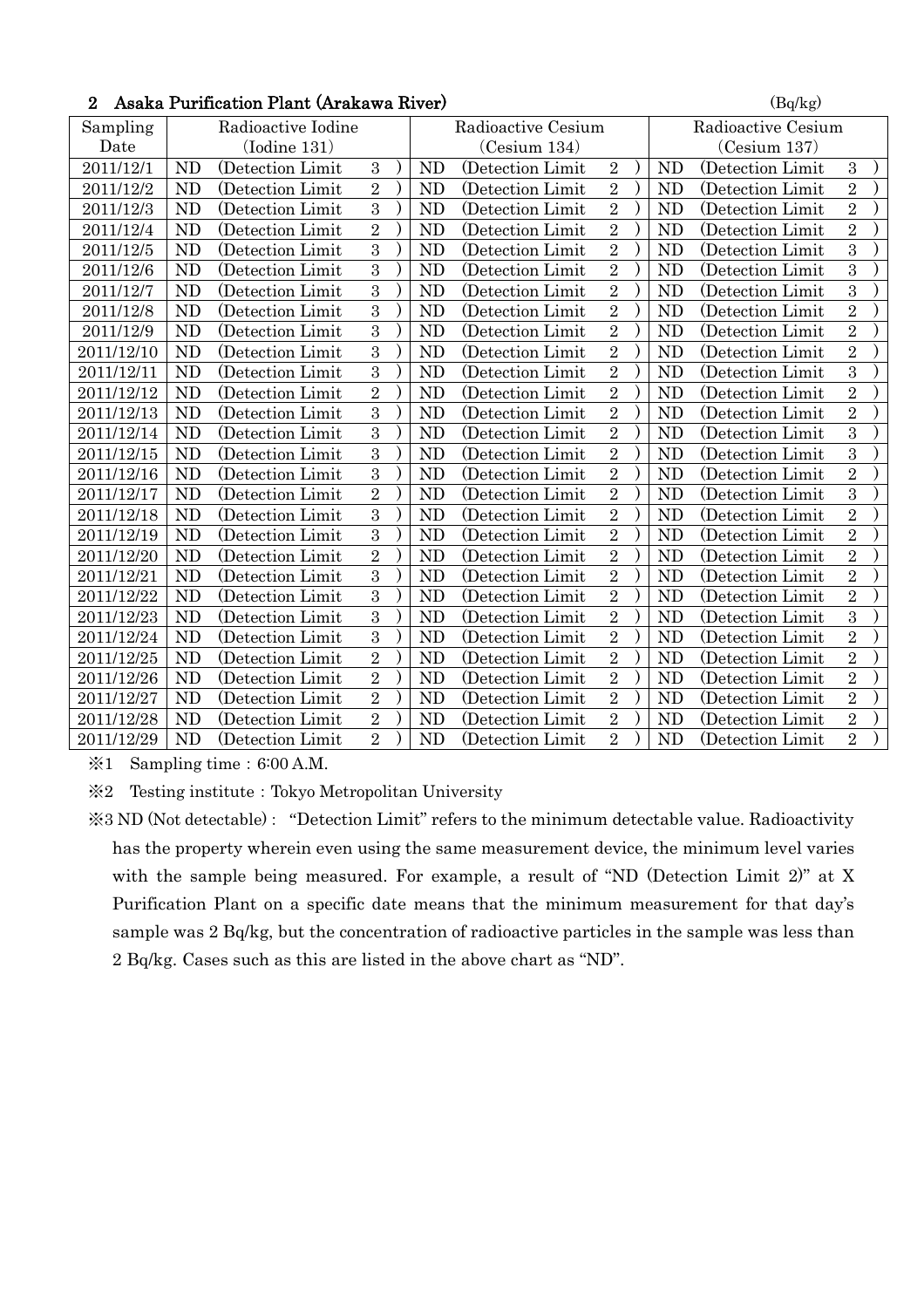| 3<br>Ozaku Purification Plant (Tamagawa River) |           |                    |                  |  |                    |                   |                |  |           | (Bq/kg)            |                |  |  |  |
|------------------------------------------------|-----------|--------------------|------------------|--|--------------------|-------------------|----------------|--|-----------|--------------------|----------------|--|--|--|
| Sampling                                       |           | Radioactive Iodine |                  |  | Radioactive Cesium |                   |                |  |           | Radioactive Cesium |                |  |  |  |
| Date                                           |           | $($ Iodine 131 $)$ |                  |  |                    | (Cesium 134)      |                |  |           | (Cesium 137)       |                |  |  |  |
| 2011/12/1                                      | <b>ND</b> | (Detection Limit)  | $\boldsymbol{3}$ |  | <b>ND</b>          | (Detection Limit  | $\sqrt{2}$     |  | <b>ND</b> | (Detection Limit)  | $\sqrt{2}$     |  |  |  |
| 2011/12/2                                      | ND        | (Detection Limit   | $\overline{2}$   |  | ND                 | (Detection Limit  | $\overline{2}$ |  | <b>ND</b> | (Detection Limit   | $\overline{2}$ |  |  |  |
| 2011/12/3                                      | <b>ND</b> | (Detection Limit   | $\overline{3}$   |  | N <sub>D</sub>     | (Detection Limit  | $\overline{2}$ |  | <b>ND</b> | (Detection Limit   | $\overline{2}$ |  |  |  |
| 2011/12/4                                      | <b>ND</b> | (Detection Limit   | 3                |  | <b>ND</b>          | (Detection Limit  | $\overline{2}$ |  | <b>ND</b> | (Detection Limit   | $\overline{2}$ |  |  |  |
| 2011/12/5                                      | <b>ND</b> | (Detection Limit   | $\overline{3}$   |  | <b>ND</b>          | (Detection Limit  | $\overline{2}$ |  | <b>ND</b> | (Detection Limit   | $\overline{2}$ |  |  |  |
| 2011/12/6                                      | <b>ND</b> | (Detection Limit   | 3                |  | N <sub>D</sub>     | (Detection Limit  | $\overline{2}$ |  | <b>ND</b> | (Detection Limit   | $\overline{3}$ |  |  |  |
| 2011/12/7                                      | <b>ND</b> | (Detection Limit)  | $\overline{2}$   |  | N <sub>D</sub>     | (Detection Limit  | 3              |  | <b>ND</b> | (Detection Limit   | 3              |  |  |  |
| 2011/12/8                                      | <b>ND</b> | (Detection Limit   | $\overline{3}$   |  | <b>ND</b>          | (Detection Limit  | $\overline{2}$ |  | <b>ND</b> | (Detection Limit)  | $\overline{3}$ |  |  |  |
| 2011/12/9                                      | <b>ND</b> | (Detection Limit   | $\overline{2}$   |  | N <sub>D</sub>     | (Detection Limit  | $\overline{3}$ |  | <b>ND</b> | (Detection Limit   | $\overline{2}$ |  |  |  |
| 2011/12/10                                     | <b>ND</b> | (Detection Limit   | $\sqrt{2}$       |  | ND                 | (Detection Limit  | $\sqrt{2}$     |  | <b>ND</b> | (Detection Limit)  | $\overline{3}$ |  |  |  |
| 2011/12/11                                     | <b>ND</b> | (Detection Limit   | $\overline{2}$   |  | <b>ND</b>          | (Detection Limit  | $\overline{2}$ |  | <b>ND</b> | (Detection Limit)  | $\overline{2}$ |  |  |  |
| 2011/12/12                                     | <b>ND</b> | (Detection Limit)  | $\overline{2}$   |  | <b>ND</b>          | (Detection Limit) | $\overline{2}$ |  | <b>ND</b> | (Detection Limit)  | $\overline{3}$ |  |  |  |
| 2011/12/13                                     | <b>ND</b> | (Detection Limit)  | $\sqrt{3}$       |  | <b>ND</b>          | (Detection Limit) | $\overline{2}$ |  | <b>ND</b> | (Detection Limit   | $\overline{2}$ |  |  |  |
| 2011/12/14                                     | <b>ND</b> | (Detection Limit   | $\overline{3}$   |  | ND                 | (Detection Limit  | $\overline{2}$ |  | <b>ND</b> | (Detection Limit)  | $\overline{2}$ |  |  |  |
| 2011/12/15                                     | <b>ND</b> | (Detection Limit)  | $\overline{3}$   |  | <b>ND</b>          | (Detection Limit) | $\overline{2}$ |  | <b>ND</b> | (Detection Limit)  | $\overline{2}$ |  |  |  |
| 2011/12/16                                     | <b>ND</b> | (Detection Limit   | $\sqrt{2}$       |  | <b>ND</b>          | (Detection Limit  | $\sqrt{2}$     |  | <b>ND</b> | (Detection Limit)  | 3              |  |  |  |
| 2011/12/17                                     | <b>ND</b> | (Detection Limit   | $\overline{2}$   |  | ND                 | (Detection Limit  | $\overline{2}$ |  | <b>ND</b> | (Detection Limit   | $\overline{3}$ |  |  |  |
| 2011/12/18                                     | <b>ND</b> | (Detection Limit)  | $\overline{3}$   |  | N <sub>D</sub>     | (Detection Limit) | $\overline{2}$ |  | <b>ND</b> | (Detection Limit   | $\sqrt{2}$     |  |  |  |
| 2011/12/19                                     | <b>ND</b> | (Detection Limit)  | $\sqrt{3}$       |  | <b>ND</b>          | (Detection Limit  | $\sqrt{2}$     |  | <b>ND</b> | (Detection Limit)  | $\sqrt{2}$     |  |  |  |
| 2011/12/20                                     | ND        | (Detection Limit   | $\overline{2}$   |  | <b>ND</b>          | (Detection Limit  | $\overline{2}$ |  | <b>ND</b> | (Detection Limit   | 3              |  |  |  |
| 2011/12/21                                     | <b>ND</b> | (Detection Limit   | $\overline{2}$   |  | <b>ND</b>          | (Detection Limit  | $\overline{2}$ |  | <b>ND</b> | (Detection Limit   | $\overline{3}$ |  |  |  |
| 2011/12/22                                     | <b>ND</b> | (Detection Limit)  | $\,2$            |  | <b>ND</b>          | (Detection Limit) | $\sqrt{2}$     |  | <b>ND</b> | (Detection Limit)  | $\overline{2}$ |  |  |  |
| 2011/12/23                                     | <b>ND</b> | (Detection Limit   | $\overline{3}$   |  | ND                 | (Detection Limit  | $\overline{2}$ |  | <b>ND</b> | (Detection Limit   | $\overline{2}$ |  |  |  |
| 2011/12/24                                     | <b>ND</b> | (Detection Limit)  | $\overline{3}$   |  | N <sub>D</sub>     | (Detection Limit) | $\overline{2}$ |  | <b>ND</b> | (Detection Limit   | $\overline{3}$ |  |  |  |
| 2011/12/25                                     | <b>ND</b> | (Detection Limit)  | $\sqrt{2}$       |  | <b>ND</b>          | (Detection Limit) | $\overline{2}$ |  | <b>ND</b> | (Detection Limit)  | $\overline{2}$ |  |  |  |
| 2011/12/26                                     | <b>ND</b> | (Detection Limit   | $\sqrt{2}$       |  | ND                 | (Detection Limit  | $\overline{2}$ |  | <b>ND</b> | (Detection Limit   | $\sqrt{2}$     |  |  |  |
| 2011/12/27                                     | <b>ND</b> | (Detection Limit   | $\overline{2}$   |  | ND                 | (Detection Limit  | $\overline{2}$ |  | <b>ND</b> | (Detection Limit   | $\overline{2}$ |  |  |  |
| 2011/12/28                                     | <b>ND</b> | (Detection Limit)  | $\,2$            |  | <b>ND</b>          | (Detection Limit) | $\sqrt{2}$     |  | <b>ND</b> | (Detection Limit)  | $\mathbf{3}$   |  |  |  |
| 2011/12/29                                     | <b>ND</b> | (Detection Limit   | $\overline{2}$   |  | ND                 | (Detection Limit) | $\overline{2}$ |  | <b>ND</b> | (Detection Limit   | $\overline{2}$ |  |  |  |

※1 Sampling time:6:00 A.M.

※2 Testing institute:Tokyo Metropolitan University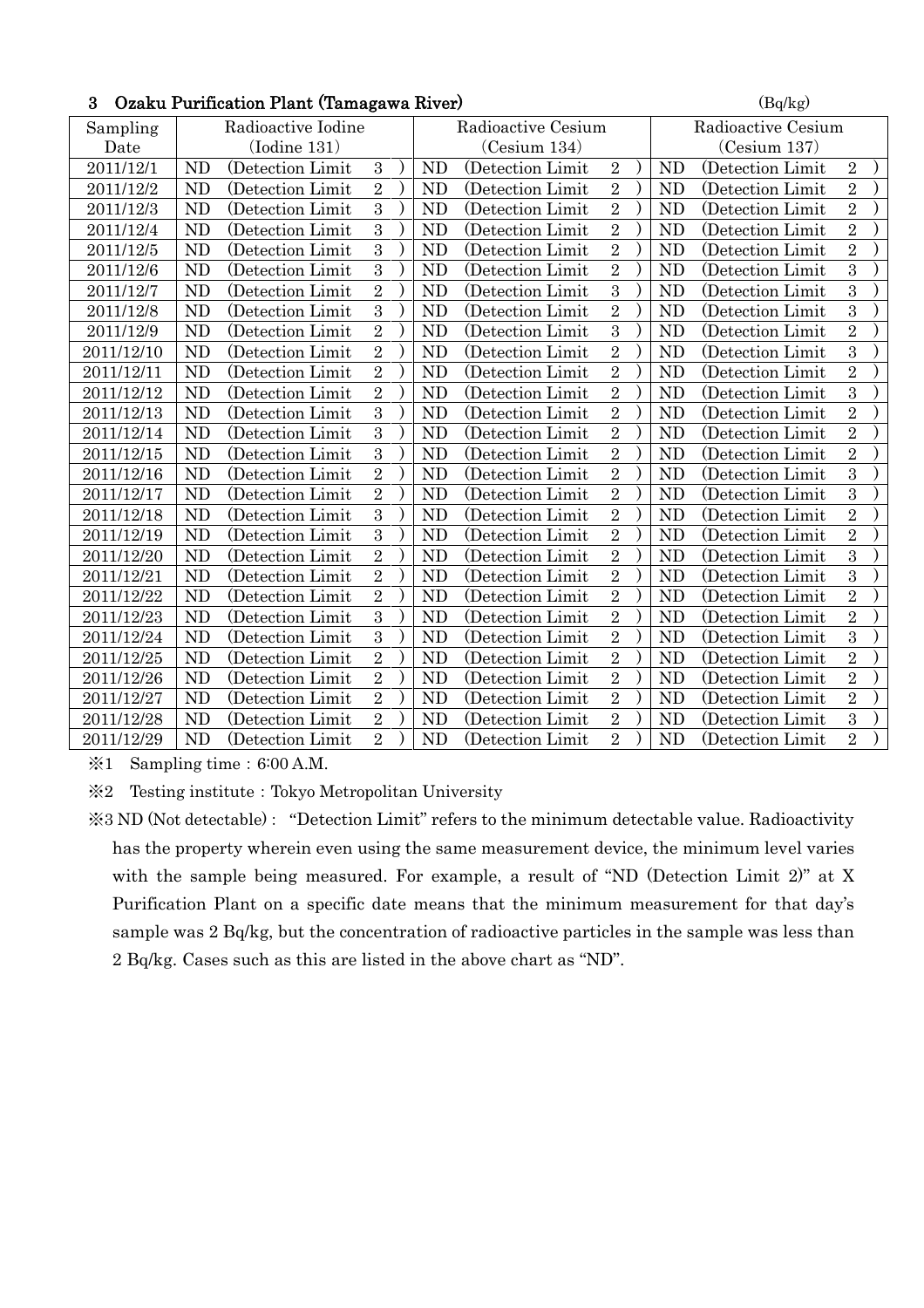|            |              |                    |                |  | THRASHI IIIurayaina Furincation Fiant T\Arakawa Kiver, Tamagawa Kiver)<br>(DQ/Kg) |                   |                |                    |                |                   |                |  |  |
|------------|--------------|--------------------|----------------|--|-----------------------------------------------------------------------------------|-------------------|----------------|--------------------|----------------|-------------------|----------------|--|--|
| Sampling   |              | Radioactive Iodine |                |  | Radioactive Cesium                                                                |                   |                | Radioactive Cesium |                |                   |                |  |  |
| Date       | (Iodine 131) |                    |                |  |                                                                                   | (Cesium 134)      |                | (Cesium 137)       |                |                   |                |  |  |
| 2011/12/1  | <b>ND</b>    | (Detection Limit   | $\sqrt{2}$     |  | <b>ND</b>                                                                         | (Detection Limit  | $\overline{2}$ |                    | <b>ND</b>      | (Detection Limit  | $\sqrt{2}$     |  |  |
| 2011/12/2  | <b>ND</b>    | (Detection Limit)  | $\overline{2}$ |  | ND                                                                                | (Detection Limit) | $\sqrt{2}$     |                    | <b>ND</b>      | (Detection Limit  | $\overline{2}$ |  |  |
| 2011/12/3  | <b>ND</b>    | (Detection Limit)  | $\overline{2}$ |  | <b>ND</b>                                                                         | (Detection Limit) | $\overline{2}$ |                    | <b>ND</b>      | (Detection Limit  | $\overline{2}$ |  |  |
| 2011/12/4  | <b>ND</b>    | (Detection Limit   | $\,2$          |  | ND                                                                                | (Detection Limit) | $\overline{2}$ |                    | ND             | (Detection Limit  | $\overline{2}$ |  |  |
| 2011/12/5  | <b>ND</b>    | (Detection Limit)  | $\overline{2}$ |  | ND                                                                                | (Detection Limit) | $\sqrt{2}$     |                    | <b>ND</b>      | (Detection Limit) | $\overline{3}$ |  |  |
| 2011/12/6  | <b>ND</b>    | (Detection Limit   | $\overline{2}$ |  | <b>ND</b>                                                                         | (Detection Limit) | $\overline{2}$ |                    | <b>ND</b>      | (Detection Limit  | $\overline{2}$ |  |  |
| 2011/12/7  | <b>ND</b>    | (Detection Limit   | $\overline{2}$ |  | <b>ND</b>                                                                         | (Detection Limit  | $\overline{2}$ |                    | <b>ND</b>      | (Detection Limit) | 3              |  |  |
| 2011/12/8  | <b>ND</b>    | (Detection Limit)  | $\overline{2}$ |  | <b>ND</b>                                                                         | (Detection Limit) | $\overline{2}$ |                    | ND             | (Detection Limit) | $\overline{2}$ |  |  |
| 2011/12/9  | <b>ND</b>    | (Detection Limit)  | $\,2$          |  | <b>ND</b>                                                                         | (Detection Limit) | $\overline{2}$ |                    | <b>ND</b>      | (Detection Limit) | $\overline{3}$ |  |  |
| 2011/12/10 | <b>ND</b>    | (Detection Limit   | $\overline{2}$ |  | ND                                                                                | (Detection Limit  | $\overline{2}$ |                    | <b>ND</b>      | (Detection Limit  | $\overline{2}$ |  |  |
| 2011/12/11 | ND           | (Detection Limit   | $\overline{2}$ |  | <b>ND</b>                                                                         | (Detection Limit  | $\overline{2}$ |                    | ND             | (Detection Limit  | $\overline{3}$ |  |  |
| 2011/12/12 | <b>ND</b>    | (Detection Limit)  | $\,2$          |  | ND                                                                                | (Detection Limit) | $\,2$          |                    | <b>ND</b>      | (Detection Limit) | $\overline{2}$ |  |  |
| 2011/12/13 | <b>ND</b>    | (Detection Limit)  | $\overline{2}$ |  | ND                                                                                | (Detection Limit) | $\overline{2}$ |                    | <b>ND</b>      | (Detection Limit  | $\overline{2}$ |  |  |
| 2011/12/14 | <b>ND</b>    | (Detection Limit)  | $\overline{2}$ |  | ND                                                                                | (Detection Limit) | $\overline{2}$ |                    | <b>ND</b>      | (Detection Limit) | $\overline{2}$ |  |  |
| 2011/12/15 | <b>ND</b>    | (Detection Limit)  | $\overline{2}$ |  | ND                                                                                | (Detection Limit) | $\,2$          |                    | ND             | (Detection Limit  | $\overline{2}$ |  |  |
| 2011/12/16 | <b>ND</b>    | (Detection Limit)  | $\overline{2}$ |  | ND                                                                                | (Detection Limit) | $\overline{2}$ |                    | <b>ND</b>      | (Detection Limit) | $\overline{2}$ |  |  |
| 2011/12/17 | <b>ND</b>    | (Detection Limit   | $\overline{2}$ |  | ND                                                                                | (Detection Limit  | $\overline{2}$ |                    | <b>ND</b>      | (Detection Limit  | $\overline{2}$ |  |  |
| 2011/12/18 | <b>ND</b>    | (Detection Limit   | $\overline{2}$ |  | ND                                                                                | (Detection Limit) | $\overline{2}$ |                    | <b>ND</b>      | (Detection Limit  | 3              |  |  |
| 2011/12/19 | <b>ND</b>    | (Detection Limit)  | $\overline{2}$ |  | ND                                                                                | (Detection Limit) | $\sqrt{2}$     |                    | <b>ND</b>      | (Detection Limit) | $\sqrt{3}$     |  |  |
| 2011/12/20 | <b>ND</b>    | (Detection Limit)  | $\overline{2}$ |  | <b>ND</b>                                                                         | (Detection Limit) | $\sqrt{2}$     |                    | <b>ND</b>      | (Detection Limit) | $\overline{3}$ |  |  |
| 2011/12/21 | <b>ND</b>    | (Detection Limit)  | $\overline{2}$ |  | <b>ND</b>                                                                         | (Detection Limit) | $\overline{2}$ |                    | <b>ND</b>      | (Detection Limit) | $\overline{2}$ |  |  |
| 2011/12/22 | <b>ND</b>    | (Detection Limit   | $\overline{2}$ |  | ND                                                                                | (Detection Limit) | $\overline{2}$ |                    | ND             | (Detection Limit) | $\overline{2}$ |  |  |
| 2011/12/23 | <b>ND</b>    | (Detection Limit)  | $\sqrt{3}$     |  | ND                                                                                | (Detection Limit  | $\overline{2}$ |                    | <b>ND</b>      | (Detection Limit) | $\overline{3}$ |  |  |
| 2011/12/24 | <b>ND</b>    | (Detection Limit)  | $\overline{2}$ |  | ND                                                                                | (Detection Limit) | $\sqrt{2}$     |                    | <b>ND</b>      | (Detection Limit  | $\overline{3}$ |  |  |
| 2011/12/25 | <b>ND</b>    | (Detection Limit)  | $\overline{2}$ |  | <b>ND</b>                                                                         | (Detection Limit) | $\sqrt{2}$     |                    | N <sub>D</sub> | (Detection Limit  | $\overline{2}$ |  |  |
| 2011/12/26 | <b>ND</b>    | (Detection Limit)  | $\overline{2}$ |  | ND                                                                                | (Detection Limit) | $\sqrt{2}$     |                    | <b>ND</b>      | (Detection Limit) | $\overline{3}$ |  |  |
| 2011/12/27 | <b>ND</b>    | (Detection Limit)  | $\overline{2}$ |  | ND                                                                                | (Detection Limit) | $\sqrt{2}$     |                    | <b>ND</b>      | (Detection Limit  | $\overline{2}$ |  |  |
| 2011/12/28 | <b>ND</b>    | (Detection Limit)  | $\sqrt{2}$     |  | ND                                                                                | (Detection Limit) | $\sqrt{2}$     |                    | <b>ND</b>      | (Detection Limit) | $\overline{3}$ |  |  |
| 2011/12/29 | <b>ND</b>    | (Detection Limit)  | $\overline{2}$ |  | ND                                                                                | (Detection Limit) | $\overline{2}$ |                    | ND             | (Detection Limit) | $\overline{2}$ |  |  |

### 4 Higashi-murayama Purification Plant-1 (Arakawa River, Tamagawa Riyar)  $(B_{\alpha}/k_{\alpha})$

 $\text{\%}1$  Sampling time: 6:00 A.M.

※2 Testing institute:Tokyo Metropolitan University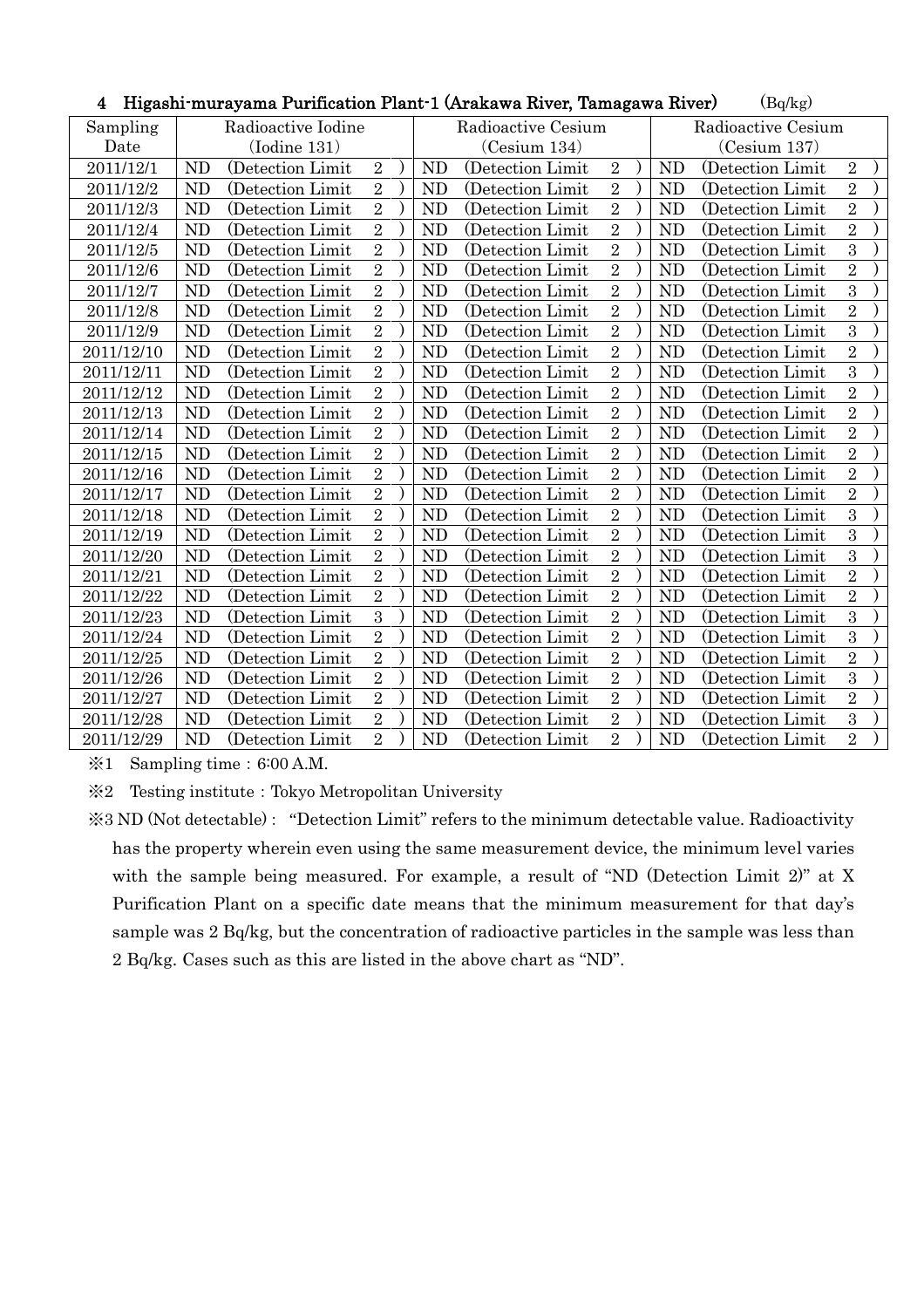| 5<br>Higashi-murayama Purification Plant-2 (Tamagawa River) |           |                    |                |  |                |                    |                |  |           | (Bq/kg)            |                |  |  |
|-------------------------------------------------------------|-----------|--------------------|----------------|--|----------------|--------------------|----------------|--|-----------|--------------------|----------------|--|--|
| Sampling                                                    |           | Radioactive Iodine |                |  |                | Radioactive Cesium |                |  |           | Radioactive Cesium |                |  |  |
| Date                                                        |           | (Iodine 131)       |                |  |                | (Cesium 134)       | (Cesium 137)   |  |           |                    |                |  |  |
| 2011/12/1                                                   | <b>ND</b> | (Detection Limit)  | $\sqrt{2}$     |  | <b>ND</b>      | (Detection Limit)  | $\sqrt{2}$     |  | <b>ND</b> | (Detection Limit   | $\mathbf{3}$   |  |  |
| 2011/12/2                                                   | <b>ND</b> | (Detection Limit   | $\overline{2}$ |  | ND             | (Detection Limit   | $\overline{2}$ |  | <b>ND</b> | (Detection Limit   | $\overline{2}$ |  |  |
| 2011/12/3                                                   | <b>ND</b> | (Detection Limit   | $\overline{2}$ |  | N <sub>D</sub> | (Detection Limit   | $\overline{2}$ |  | ND        | (Detection Limit   | $\overline{2}$ |  |  |
| 2011/12/4                                                   | <b>ND</b> | (Detection Limit)  | $\overline{2}$ |  | <b>ND</b>      | (Detection Limit   | $\overline{2}$ |  | <b>ND</b> | (Detection Limit   | $\overline{2}$ |  |  |
| 2011/12/5                                                   | <b>ND</b> | (Detection Limit   | $\overline{2}$ |  | ND             | (Detection Limit   | $\overline{2}$ |  | <b>ND</b> | (Detection Limit   | $\overline{2}$ |  |  |
| 2011/12/6                                                   | <b>ND</b> | (Detection Limit)  | $\overline{2}$ |  | <b>ND</b>      | (Detection Limit   | $\overline{2}$ |  | <b>ND</b> | (Detection Limit   | $\overline{3}$ |  |  |
| 2011/12/7                                                   | <b>ND</b> | (Detection Limit)  | $\overline{2}$ |  | <b>ND</b>      | (Detection Limit   | $\overline{2}$ |  | <b>ND</b> | (Detection Limit)  | $\overline{2}$ |  |  |
| 2011/12/8                                                   | <b>ND</b> | (Detection Limit   | $\overline{2}$ |  | <b>ND</b>      | (Detection Limit)  | $\overline{2}$ |  | ND        | (Detection Limit   | 3              |  |  |
| 2011/12/9                                                   | <b>ND</b> | (Detection Limit)  | $\overline{2}$ |  | <b>ND</b>      | (Detection Limit   | $\overline{2}$ |  | <b>ND</b> | (Detection Limit   | $\overline{3}$ |  |  |
| 2011/12/10                                                  | <b>ND</b> | (Detection Limit   | $\overline{2}$ |  | <b>ND</b>      | (Detection Limit   | $\overline{2}$ |  | <b>ND</b> | (Detection Limit   | $\overline{3}$ |  |  |
| 2011/12/11                                                  | <b>ND</b> | (Detection Limit)  | $\overline{2}$ |  | <b>ND</b>      | (Detection Limit)  | $\overline{2}$ |  | ND        | (Detection Limit)  | $\overline{2}$ |  |  |
| 2011/12/12                                                  | <b>ND</b> | (Detection Limit)  | $\overline{2}$ |  | ND             | (Detection Limit   | $\overline{2}$ |  | <b>ND</b> | (Detection Limit   | $\overline{2}$ |  |  |
| 2011/12/13                                                  | <b>ND</b> | (Detection Limit)  | $\overline{2}$ |  | <b>ND</b>      | (Detection Limit)  | $\overline{2}$ |  | <b>ND</b> | (Detection Limit)  | $\overline{2}$ |  |  |
| 2011/12/14                                                  | <b>ND</b> | (Detection Limit)  | $\overline{2}$ |  | <b>ND</b>      | (Detection Limit)  | $\overline{2}$ |  | <b>ND</b> | (Detection Limit   | 3              |  |  |
| 2011/12/15                                                  | <b>ND</b> | (Detection Limit)  | $\overline{2}$ |  | <b>ND</b>      | (Detection Limit)  | $\overline{2}$ |  | <b>ND</b> | (Detection Limit   | 3              |  |  |
| 2011/12/16                                                  | <b>ND</b> | (Detection Limit   | $\overline{2}$ |  | ND             | (Detection Limit   | $\overline{2}$ |  | <b>ND</b> | (Detection Limit   | $\overline{2}$ |  |  |
| 2011/12/17                                                  | <b>ND</b> | (Detection Limit   | $\overline{2}$ |  | ND             | (Detection Limit   | $\overline{2}$ |  | ND        | (Detection Limit   | $\overline{2}$ |  |  |
| 2011/12/18                                                  | <b>ND</b> | (Detection Limit)  | $\overline{2}$ |  | ND             | (Detection Limit)  | $\overline{2}$ |  | <b>ND</b> | (Detection Limit   | $\overline{2}$ |  |  |
| 2011/12/19                                                  | <b>ND</b> | (Detection Limit   | $\overline{2}$ |  | <b>ND</b>      | (Detection Limit)  | $\overline{2}$ |  | <b>ND</b> | (Detection Limit   | $\overline{3}$ |  |  |
| 2011/12/20                                                  | <b>ND</b> | (Detection Limit)  | $\overline{2}$ |  | <b>ND</b>      | (Detection Limit)  | $\overline{2}$ |  | <b>ND</b> | (Detection Limit)  | $\overline{2}$ |  |  |
| 2011/12/21                                                  | <b>ND</b> | (Detection Limit)  | $\overline{2}$ |  | <b>ND</b>      | (Detection Limit)  | $\overline{2}$ |  | <b>ND</b> | (Detection Limit)  | $\overline{3}$ |  |  |
| 2011/12/22                                                  | <b>ND</b> | (Detection Limit   | $\overline{2}$ |  | <b>ND</b>      | (Detection Limit   | $\overline{2}$ |  | <b>ND</b> | (Detection Limit   | $\overline{2}$ |  |  |
| 2011/12/23                                                  | <b>ND</b> | (Detection Limit)  | $\overline{2}$ |  | <b>ND</b>      | (Detection Limit)  | $\overline{2}$ |  | <b>ND</b> | (Detection Limit   | $\overline{3}$ |  |  |
| 2011/12/24                                                  | <b>ND</b> | (Detection Limit)  | $\overline{2}$ |  | <b>ND</b>      | (Detection Limit)  | $\overline{2}$ |  | <b>ND</b> | (Detection Limit   | $\overline{3}$ |  |  |
| 2011/12/25                                                  | <b>ND</b> | (Detection Limit   | $\overline{2}$ |  | <b>ND</b>      | (Detection Limit)  | $\overline{2}$ |  | <b>ND</b> | (Detection Limit   | $\overline{2}$ |  |  |
| 2011/12/26                                                  | <b>ND</b> | (Detection Limit)  | $\overline{2}$ |  | ND             | (Detection Limit)  | $\overline{2}$ |  | <b>ND</b> | (Detection Limit   | $\overline{2}$ |  |  |
| 2011/12/27                                                  | <b>ND</b> | (Detection Limit   | $\overline{2}$ |  | ND             | (Detection Limit)  | $\overline{2}$ |  | <b>ND</b> | (Detection Limit)  | $\overline{2}$ |  |  |
| 2011/12/28                                                  | <b>ND</b> | (Detection Limit)  | $\overline{2}$ |  | <b>ND</b>      | (Detection Limit)  | $\overline{2}$ |  | <b>ND</b> | (Detection Limit)  | 3              |  |  |
| 2011/12/29                                                  | <b>ND</b> | (Detection Limit)  | $\overline{2}$ |  | <b>ND</b>      | (Detection Limit)  | $\overline{2}$ |  | <b>ND</b> | (Detection Limit)  | $\overline{2}$ |  |  |

※1 Sampling time:6:00 A.M.

※2 Testing institute:Tokyo Metropolitan University